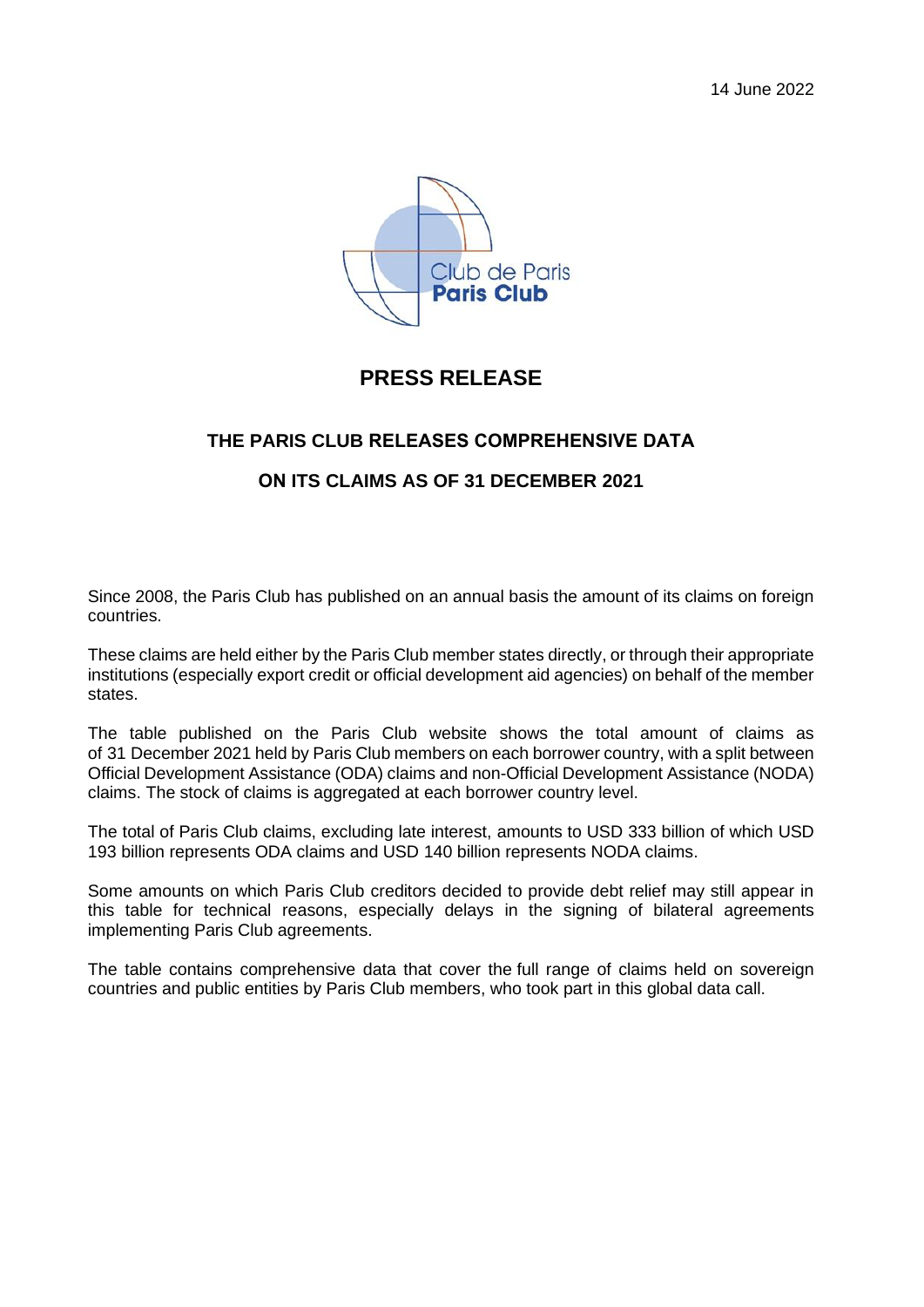# **Paris Club's claims as of 31 December 2021, excluding late interest (in USD million)**

**ODA**: Official Development Assistance

**NODA**: Non-Official Development Assistance

| <b>DEBTOR COUNTRIES</b>           | <b>ODA claims</b> | <b>NODA claims</b> | <b>TOTAL</b> |
|-----------------------------------|-------------------|--------------------|--------------|
| Afghanistan                       | 24                | 1 4 5 7            | 1 4 8 1      |
| Albania                           | $\overline{718}$  | 1                  | 719          |
| Algeria                           | 163               | 1                  | 164          |
| Angola                            | 476               | 1 1 3 4            | 1610         |
| Antigua and Barbuda               | 4                 | 148                | 152          |
| Argentina                         | 332               | 1 940              | 2 2 7 2      |
| Armenia                           | 643               | 137                | 780          |
| Azerbaijan                        | 1 0 6 7           | 194                | 1 2 6 1      |
| Bangladesh                        | 10754             | 4 6 4 5            | 15 398       |
| <b>Barbados</b>                   |                   |                    |              |
| Bahrain                           |                   | 30                 | 30           |
| <b>Belarus</b>                    | 8                 | 8 2 6 7            | 8 2 7 5      |
| <b>Belize</b>                     |                   |                    |              |
| Benin                             | 97                | 278                | 375          |
| <b>Bolivia</b>                    | 586               | 2                  | 588          |
| Bosnia and Herzegovina            | 358               | 286                | 644          |
| Botswana                          | 28                |                    | 28           |
| <b>Brunei</b>                     |                   |                    |              |
| <b>Bulgaria</b>                   | 119               |                    | 119          |
| <b>Burkina Faso</b>               | 343               | ٠                  | 343          |
| <b>Burundi</b>                    |                   |                    |              |
| Cambodia                          | 2 2 5 3           | 1 3 9 6            | 3650         |
| Cameroon                          | 1 4 6 8           | 223                | 1691         |
| Cape Verde                        | 172               | 63                 | 235          |
| Central African Republic          |                   | 1                  |              |
| Chad                              | 115               | 1                  | 116          |
| Chile                             | 112               |                    | 112          |
| China                             | 12 151            | 521                | 12 673       |
| Colombia                          | 3874              | 180                | 4 0 5 4      |
| Comoros                           |                   | 3                  | 3            |
| Congo, Democratic Republic of the | 56                |                    | 56           |
| Congo, Republic of the            | 157               | 305                | 462          |
| Costa Rica                        | 427               | 15                 | 442          |
| Côte d'Ivoire                     | 717               | 42                 | 760          |
| Croatia                           | 12                |                    | 12           |
| Cuba                              | 225               | 4 9 8 6            | 5 2 1 1      |
| Cyprus                            |                   |                    |              |
| Czech Republic                    |                   | 19                 | 19           |
| Djibouti                          | 80                | 4                  | 84           |
| Dominica                          | 18                | 7                  | 26           |
| Dominican Republic                | 1 2 6 1           | 4                  | 1 2 6 4      |
| Ecuador                           | 939               | 258                | 1 1 9 7      |
| Egypt                             | 7 0 38            | $\overline{1}$ 307 | 8 3 4 5      |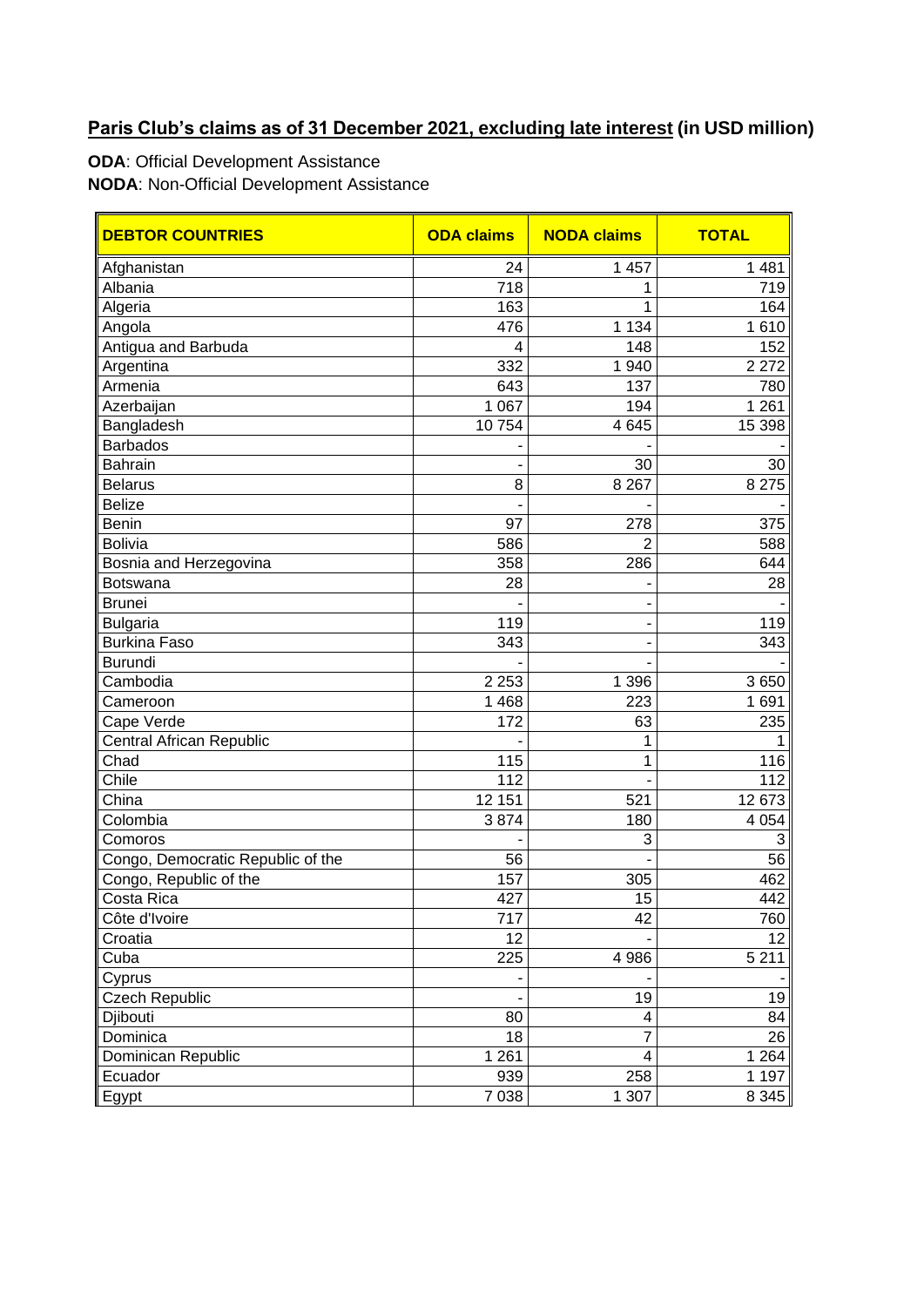| <b>DEBTOR COUNTRIES</b>                    | <b>ODA claims</b> | <b>NODA claims</b> | <b>TOTAL</b> |
|--------------------------------------------|-------------------|--------------------|--------------|
| El Salvador                                | 325               | 1                  | 326          |
| <b>Equatorial Guinea</b>                   |                   | 66                 | 66           |
| Eritrea                                    | 89                |                    | 89           |
| Eswatini                                   | 33                |                    | 33           |
| Ethiopia                                   | 727               | 204                | 931          |
| Fidji                                      | 133               |                    | 133          |
| Gabon                                      | 471               | 27                 | 498          |
| Gambia                                     | 1                 |                    | 1            |
| Georgia                                    | 1520              | 29                 | 1548         |
| Ghana                                      | 986               | 447                | 1 4 3 3      |
| Greece                                     |                   | 55 014             | 55 014       |
| Grenada                                    | 3                 | 3                  | 6            |
| Guatemala                                  | 213               |                    | 213          |
| Guinea                                     | 88                | 198                | 285          |
| Guinea-Bissau                              |                   | 65                 | 65           |
| Guyana                                     | 3                 |                    | 3            |
| Haiti                                      |                   |                    |              |
| Honduras                                   | 243               | $\overline{2}$     | 245          |
| Hungary                                    |                   | 181                | 181          |
| Iceland                                    |                   |                    |              |
| India                                      | 27 209            | 3849               | 31 058       |
| Indonesia                                  | 16 932            | 2 0 1 1            | 18 943       |
| Iran, Islamic Republic of                  | 16                | 60                 | 77           |
| Iraq                                       | 4736              | 5870               | 10 606       |
| Jamaica                                    | 16                | 3                  | 19           |
| Jordan                                     | 3 3 8 6           | 41                 | 3 4 2 7      |
| Kazakhstan                                 | 334               |                    | 334          |
| Kenya                                      | 2933              | 217                | 3 1 5 1      |
| Korea, Democratic People's Republic of     | 72                | 2 0 5 5            | 2 1 2 8      |
| Kosovo                                     | 21                |                    | 21           |
| Kyrgyzstan                                 | 310               | 5                  | 316          |
| Laos                                       | 510               | 248                | 758          |
| Latvia                                     | $\mathbf 0$       | $\blacksquare$     | $\mathbf 0$  |
| Lebanon                                    | 189               |                    | 189          |
| Lesotho                                    | 4                 |                    | 4            |
| Liberia                                    |                   |                    |              |
| Libya                                      |                   | 4 5 4 1            | 4541         |
| Macedonia, the former Yugoslav Republic of | 78                |                    | 78           |
| Madagascar                                 | 266               | 36                 | 302          |
| Malawi                                     | 1                 | 5                  | 7            |
| Malaysia                                   | 1585              |                    | 1585         |
| Maldives                                   | 79                |                    | 79           |
| Mali                                       | 295               | 45                 | 340          |
| Malta                                      | $\pmb{0}$         |                    | 0            |
| Marshall Islands                           |                   |                    |              |
| Mauritania                                 | 128               | 49                 | 177          |
| <b>Mauritius</b>                           | 778               |                    | 778          |
| Mexico                                     | 2 0 8 7           | 12                 | 2 0 9 8      |
| Micronesia (Federated States of)           |                   |                    |              |
| Moldova                                    | 73                | 20                 | 93           |
| Mongolia                                   | 1 600             | 13                 | 1613         |
| Montenegro                                 | 58                | 70                 | 128          |
| Morocco                                    | 5837              | 159                | 5 9 9 6      |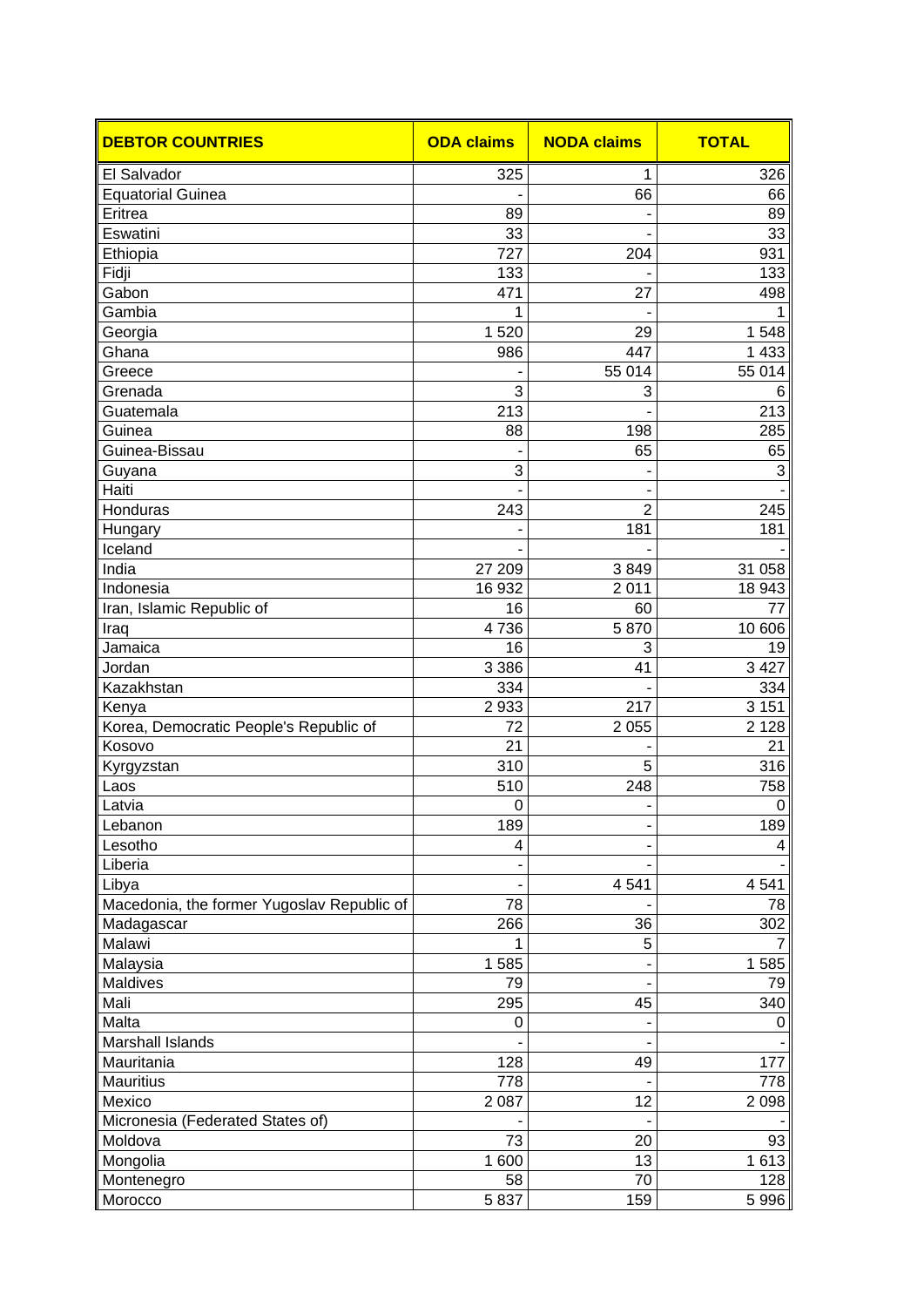| <b>DEBTOR COUNTRIES</b>          | <b>ODA claims</b> | <b>NODA claims</b> | <b>TOTAL</b>       |
|----------------------------------|-------------------|--------------------|--------------------|
| Mozambique                       | 865               | 223                | 1 0 8 8            |
| Myanmar                          | 4 4 4 9           | 1 0 3 4            | 5 4 8 3            |
| Namibia                          | 84                |                    | 84                 |
| Nauru                            |                   |                    |                    |
| Nepal                            | 421               |                    | 421                |
| Nicaragua                        | 391               | 59                 | 450                |
| Niger                            | 212               |                    | 212                |
| Nigeria                          | 780               | $\overline{7}$     | 787                |
| Oman                             |                   | 154                | 154                |
| Pakistan                         | 8 3 3 4           | 2079               | 10 413             |
| Palau                            |                   |                    |                    |
| Panama                           | 193               | 23                 | 215                |
| Papua New Guinea                 | 555               | 900                | 1 4 5 4            |
| Paraguay                         | 288               | 28                 | 316                |
| Peru                             | 1 0 2 0           | $\overline{0}$     | 1 0 2 0            |
| Philippines                      | 9 2 6 9           | 3                  | 9 2 7 1            |
| Poland                           |                   | 1 478              | 1 478              |
| Portugal                         |                   |                    |                    |
| Romania                          | 366               |                    | 366                |
| Rwanda                           | 268               | 31                 | 300                |
| Saint Kitts and Nevis            | $\overline{2}$    |                    | $\overline{2}$     |
| Saint Lucia                      | 2                 |                    | $\overline{c}$     |
| Saint Vincent and the Grenadines | 1                 | 7                  | 9                  |
| Sao Tome and Principe            | 1                 | 16                 | 17                 |
| Saudi Arabia                     |                   | 916                | 916                |
| Senegal                          | 1794              | 105                | 1899               |
| Serbia                           | 462               | 1 4 6 9            | 1931               |
| Seychelles                       | 37                | 18                 | 55                 |
| Sierra Leone                     | 51                |                    | 51                 |
| Slovakia                         | 14                |                    | 14                 |
| Slovenia                         |                   |                    |                    |
| Somalia                          | 535               | $\frac{1}{1}$ 294  | 1829               |
| South Africa                     | 749               | 69                 | 817                |
| Sri Lanka                        | 4 1 5 8           | 108                | 4 2 6 6            |
| Sudan                            | 978               | 3 0 6 7            | 4 0 4 5            |
| South Sudan                      |                   |                    |                    |
| Suriname                         | 36                | 30                 | 67                 |
| Syria                            | 982               | 249                | 1 2 3 0            |
| Tajikistan                       | 43                | 292                | 335                |
| Tanzania                         | 1 1 1 6           | 196                | 1 3 1 2            |
| Thailand                         | 2674              |                    | 2674               |
| <b>Timor Leste</b>               | 32                |                    | 32                 |
| Togo                             | 21                |                    | 21                 |
| Tonga                            |                   |                    |                    |
| <b>Trinidad and Tobago</b>       |                   | 199                | 199                |
|                                  |                   |                    |                    |
| Tunisia                          | 3 6 6 8           | 63                 | 3731               |
| <b>Turkey</b><br>Turkmenistan    | 3777<br>11        | 520<br>2 2 2 6     | 4 2 9 7<br>2 2 3 7 |
| Tuvalu                           |                   |                    |                    |
|                                  |                   |                    |                    |
| Uganda                           | 556               | 369                | 925                |
| Ukraine                          | 790               | 3889               | 4 6 7 9            |
| <b>United Arab Emirates</b>      |                   | 6                  | 6                  |